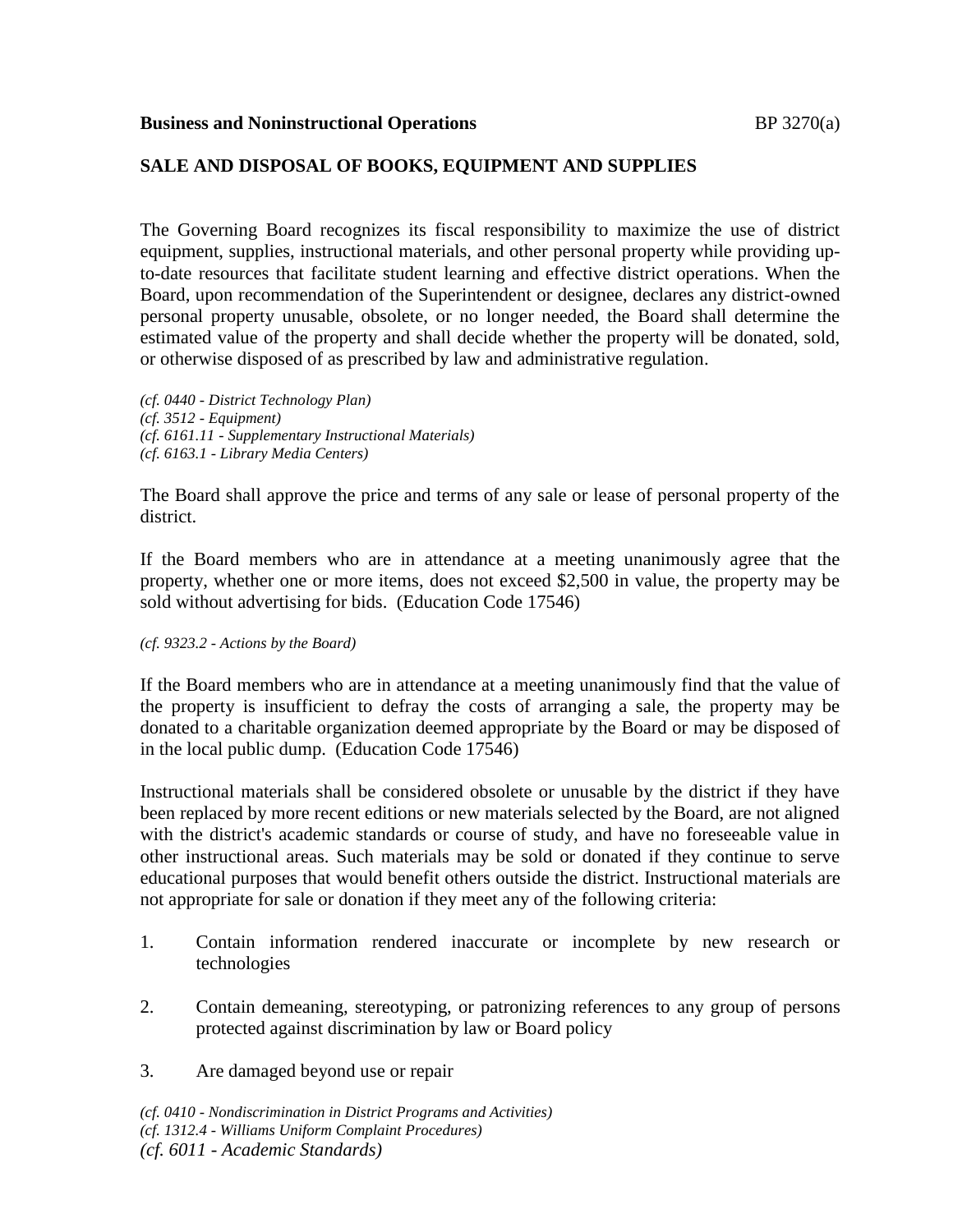## **SALE AND DISPOSAL OF BOOKS, EQUIPMENT AND SUPPLIES** (continued)

*(cf. 6143 - Courses of Study)*

*(cf. 6161.1 - Selection and Evaluation of Instructional Materials)*

The Superintendent or designee shall establish procedures to be used whenever the district sells equipment or supplies originally acquired under a federal grant or subgrant. Such procedures shall be designed to ensure the highest possible return. (2 CFR 200.313)

*(cf. 3230 - Federal Grant Funds) (cf. 3440 - Inventories)*

*Legal Reference:*

*EDUCATION CODE 17540-17542 Sale or lease of personal property by one district to another 17545-17555 Sale of personal property 35168 Inventory, including record of time and mode of disposal 60510-60530 Sale, donation, or disposal of instructional materials GOVERNMENT CODE 25505 District property; disposition; proceeds CODE OF REGULATIONS, TITLE 5 3944 Consolidated categorical programs, district title to equipment 3946 Disposal of equipment purchased with state and federal consolidated application funds UNITED STATES CODE, TITLE 40 549 Surplus property CODE OF FEDERAL REGULATIONS, TITLE 2 200.0-200.521 Federal uniform grant guidance*

*Management Resources:*

*CALIFORNIA DEPARTMENT OF EDUCATION PUBLICATIONS California School Accounting Manual Standards for Evaluating Instructional Materials for Social Content, 2013 WEB SITES California Department of Education: http://www.cde.ca.gov School Services of California, Inc.: http://www.sscal.com*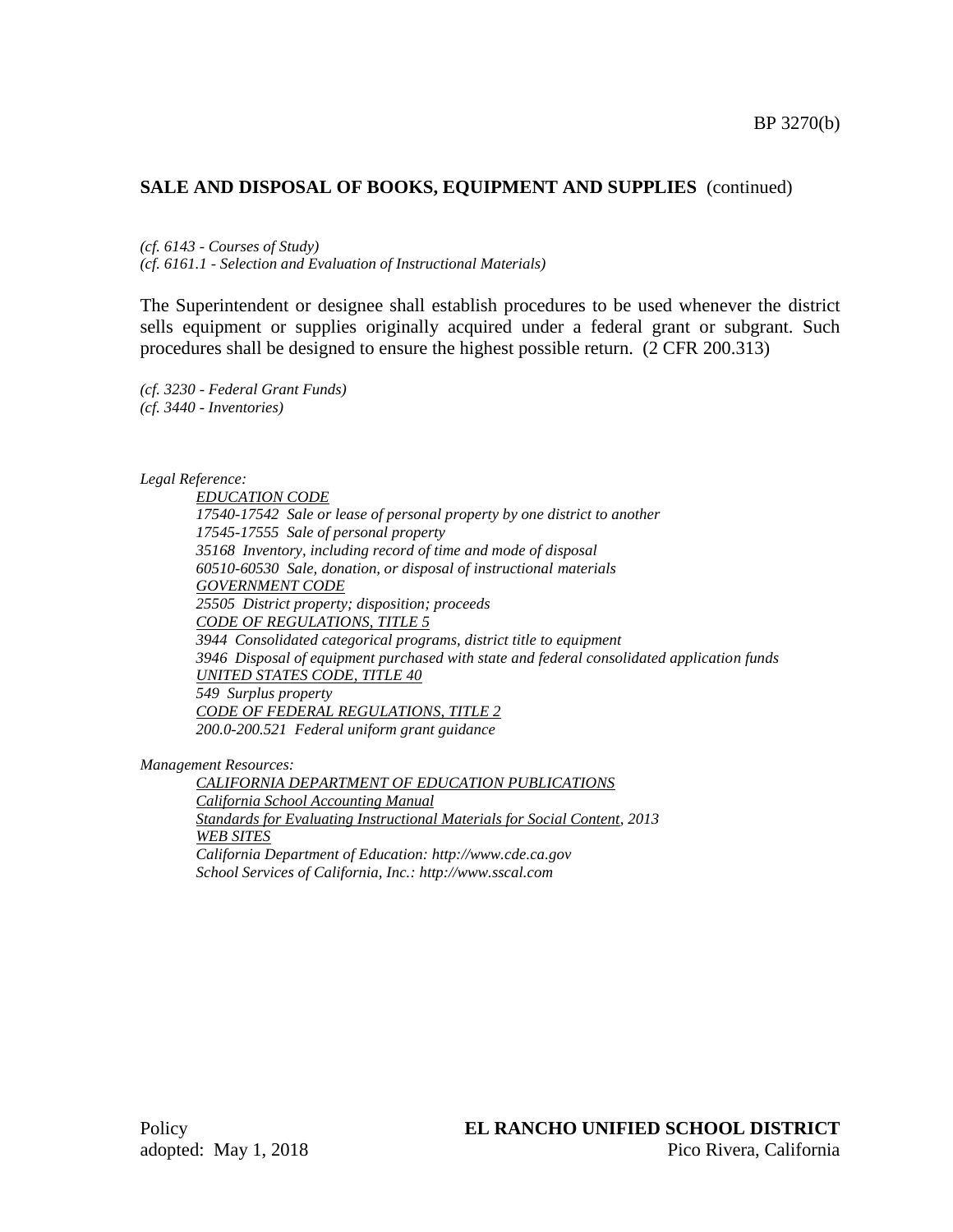## **Business and Noninstructional Operations** AR 3270(a)

## **SALE AND DISPOSAL OF BOOKS, EQUIPMENT AND SUPPLIES**

## **Instructional Materials**

Surplus or undistributed obsolete instructional materials that are usable for educational purposes may be sold by the district. Alternatively, such materials may be donated to: (Education Code 60510)

- 1. Another district, county free library, or other state institution
- 2. A United States public agency or institution
- 3. A nonprofit charitable organization
- 4. Children or adults in California or foreign countries for the purpose of increasing the general literacy of the people

*(cf. 0440 - District Technology Plan) (cf. 6161.1 - Selection and Evaluation of Instructional Materials) (cf. 6161.11 - Supplementary Instructional Materials) (cf. 6163.1 - Library Media Centers)*

Any organization, agency, or institution receiving obsolete instructional materials donated by the district shall certify to the Governing Board that it agrees to make no charge to any persons to whom it gives or lends these materials. (Education Code 60511)

At least 60 days before selling or donating surplus or undistributed obsolete instructional materials, the Superintendent or designee shall notify the public of the district's intention to do so through a public service announcement on a local television station, in a local newspaper, or by other means that will most effectively reach the entities described above. Representatives of those entities and members of the public also shall be notified of the opportunity to address the Board regarding the distribution of these materials.

*(cf. 9323 - Meeting Conduct)*

Surplus or undistributed obsolete instructional materials which are unusable or which cannot be distributed as specified above may be disposed of by either of the following: (Education Code 60530)

- 1. Mutilated as not to be salable as instructional materials and sold for scrap or for use in the manufacture of paper pulp or other substances at the highest obtainable price
- 2. Destroyed by any economical means, provided that the materials are not destroyed until at least 30 days after the district has given notice to all persons who have filed a request for such notice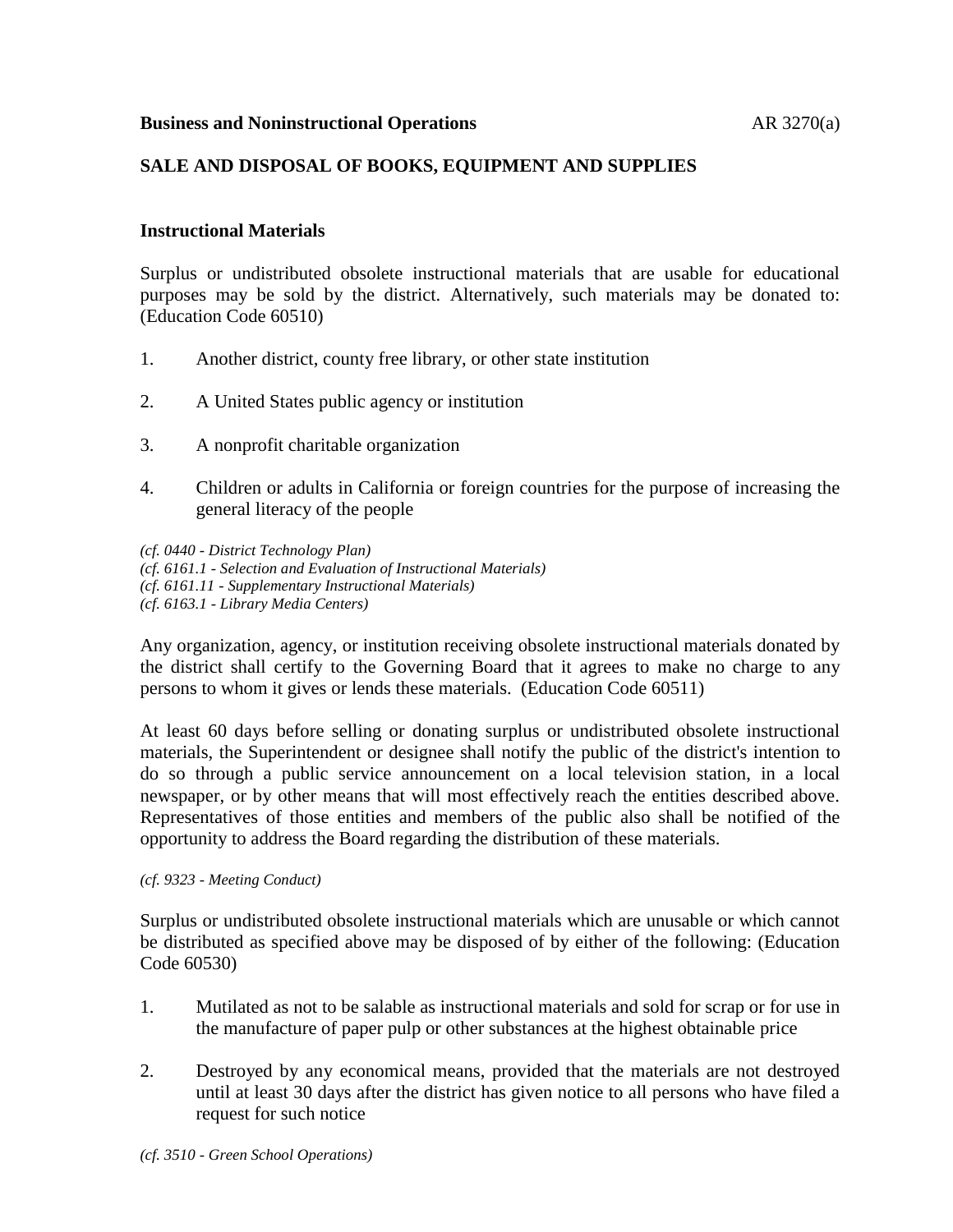# **SALE AND DISPOSAL OF BOOKS, EQUIPMENT AND SUPPLIES** (continued)

### *(cf. 3511.1 - Integrated Waste Management)*

## **Equipment/Supplies Acquired with Federal Funds**

When the district has a need to replace equipment originally purchased with funds from a federal grant or subgrant, it may, subject to the approval of the agency that awarded the grant, trade in the original equipment or sell the property and use the proceeds to offset the cost of the replacement property. (2 CFR 200.313)

#### *(cf. 3230 - Federal Grant Funds)*

When any original or replacement equipment or supplies acquired under a federal grant or subgrant are no longer needed for the original project or program or for other federally supported activities, the district may retain or sell such items or, if the item has a current fair market value of less than \$5,000, may otherwise dispose of the item in a manner approved by the Board. Whenever the district sells equipment or supplies that have a current fair market value of \$5,000 or more, it shall provide an amount to the federal agency equal to the agency's share of the current market value of the equipment or the proceeds from the sale of the equipment or supplies. (2 CFR 200.313, 200.314)

In the event that the district is provided equipment that is federally owned, the district shall request disposition instructions from the federal agency when it no longer needs the equipment. (2 CFR 200.313)

### **Other Personal Property**

The district may sell other surplus or obsolete district-owned personal property through any of the following methods:

1. The Superintendent or designee may advertise for bids by posting a notice in at least three public places in the district for at least two weeks, or by publishing a notice at least once a week for at least two weeks in a newspaper having a general circulation in the district and, if possible, publishing within the district. The district shall sell the property to the highest responsible bidder or shall reject all bids. (Education Code 17545, 17548)

Property for which no qualified bid has been received may be sold, without further advertising, by the Superintendent or designee. (Education Code 17546)

*(cf. 3311 - Bids)*

2. The property may be sold by means of a public auction conducted by district employees, employees of other public agencies, or by contract with a private auction firm. (Education Code 17545)